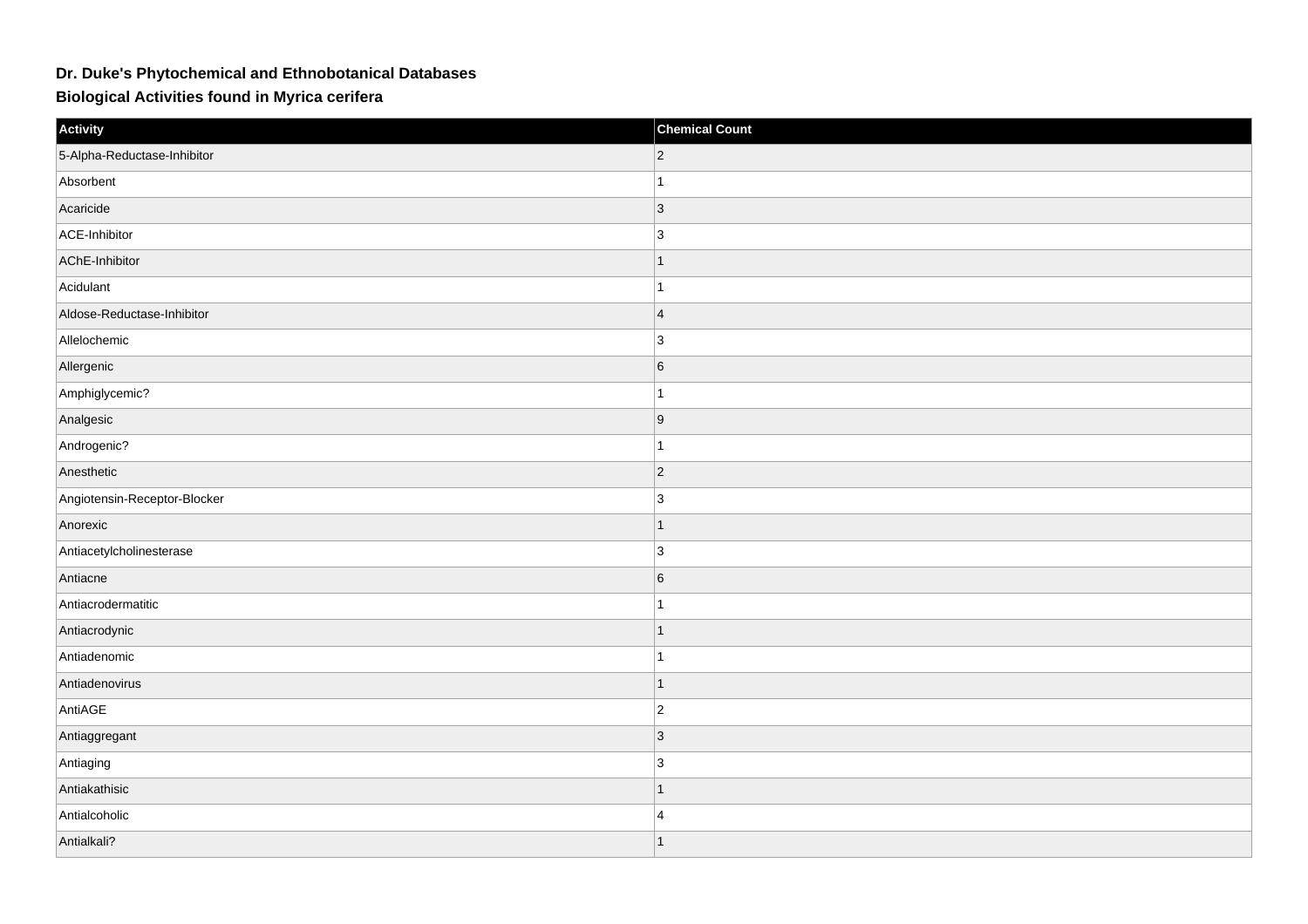| Activity             | <b>Chemical Count</b> |
|----------------------|-----------------------|
| Antiallergenic       | $ 2\rangle$           |
| Antiallergic         | $\vert$ 4             |
| Antialopecic         | $\vert$ 2             |
| Antialzheimeran      | $\vert 4$             |
| Antialzheimeran?     | $\vert$ 1             |
| Antiamblyopic        | $\vert$ 1             |
| Antianacarditic      | $\mathbf{1}$          |
| Antianaphylactic     | $\overline{2}$        |
| Antiandrogenic       | $\mathbf{1}$          |
| Antianemic           | $ 2\rangle$           |
| Antianginal          | $\overline{2}$        |
| Antiangiogenic       | $\vert 4$             |
| Antianorectic        | $ 2\rangle$           |
| Antianorexic         | $\mathbf{1}$          |
| Antianxiety          | $ 2\rangle$           |
| Antiarabiflavinotic  | $\vert$ 1             |
| Antiarrhythmic       | $\vert 3 \vert$       |
| Antiarteriosclerotic | $\vert$ 1             |
| Antiarthritic        | 17                    |
| Antiasthmatic        | $6\overline{6}$       |
| Antiatherosclerotic  | 5                     |
| Antibackache         | $\mathbf{1}$          |
| Antibacterial        | $ 11\rangle$          |
| Antiberiberi         | $\mathbf{1}$          |
| AntiBPH              | $\vert$ 1             |
| Antibronchitic       | $\vert$ 1             |
| Anticancer           | 3                     |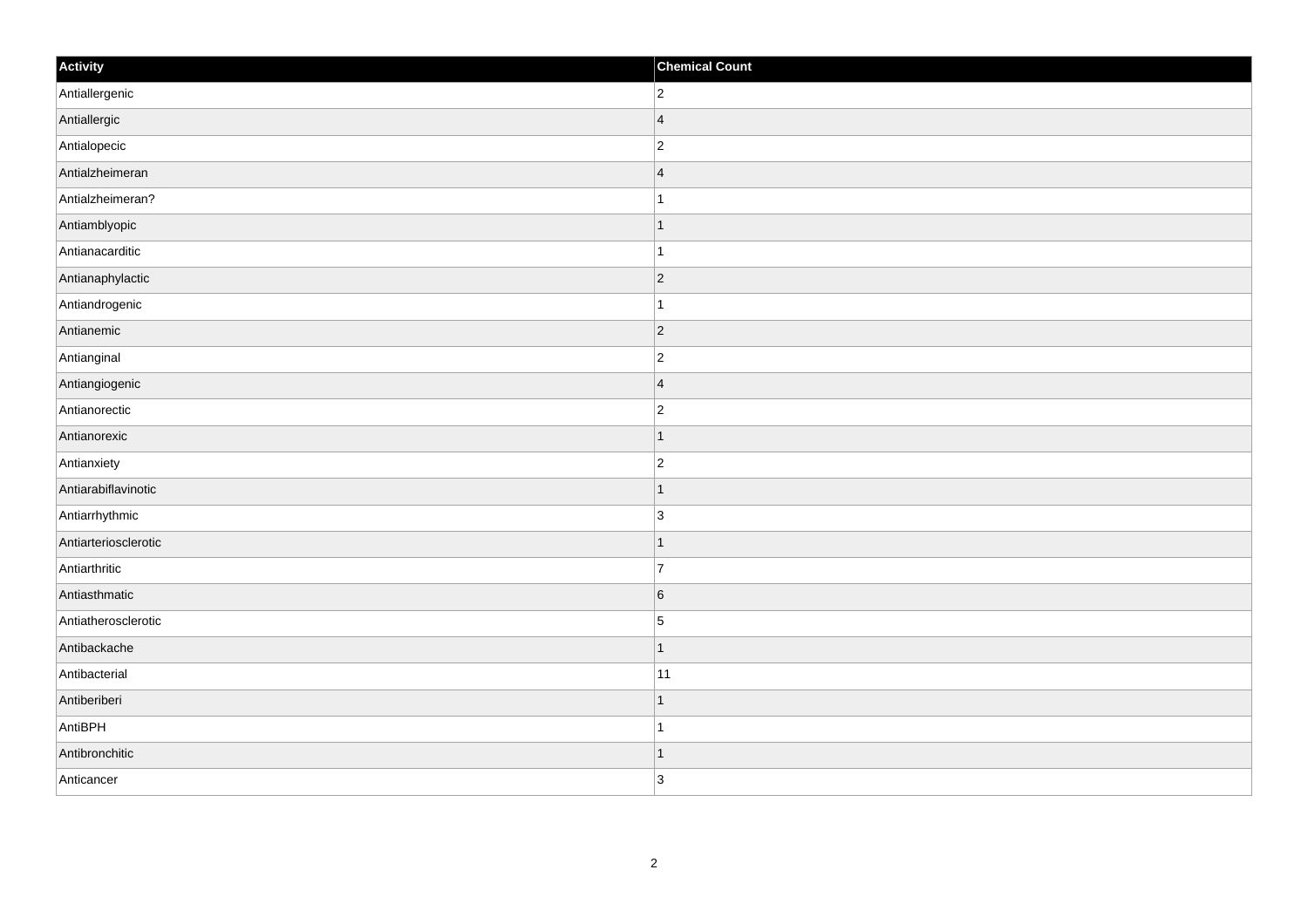| Activity              | <b>Chemical Count</b>    |
|-----------------------|--------------------------|
| Anticanker            | $ 3\rangle$              |
| Anticarcinomic        | $\overline{3}$           |
| Anticardiospasmic     | -1                       |
| Anticariogenic        | $\overline{c}$           |
| Anticarpal-Tunnel     | $\mathbf 1$              |
| Anticataract          | 6                        |
| Anticephalagic        | $\vert$ 2                |
| Anticervicaldysplasic | $\overline{3}$           |
| AntiCFS               | 3                        |
| Anticheilitic         | $\overline{c}$           |
| Antichilblain         | -1                       |
| Anticirrhotic         |                          |
| Anticlimacteric       | $\vert 4 \vert$          |
| Anticoeliac           | 1                        |
| Anticold              | 2                        |
| Anticolic             | 1                        |
| Anticolitic           | $\vert$ 3                |
| Anticonvulsant        | 3                        |
| Anticorneotic         | $\overline{1}$           |
| Anticoronary          | $\overline{4}$           |
| AntiCrohn's           | $ 2\rangle$              |
| AntiCTS               | 1                        |
| Antidandruff          | $\overline{2}$           |
| Antidecubitic         | $\overline{4}$           |
| Antideliriant         | $\overline{\phantom{a}}$ |
| Antidementia          | $\overline{4}$           |
| Antidepressant        | 5                        |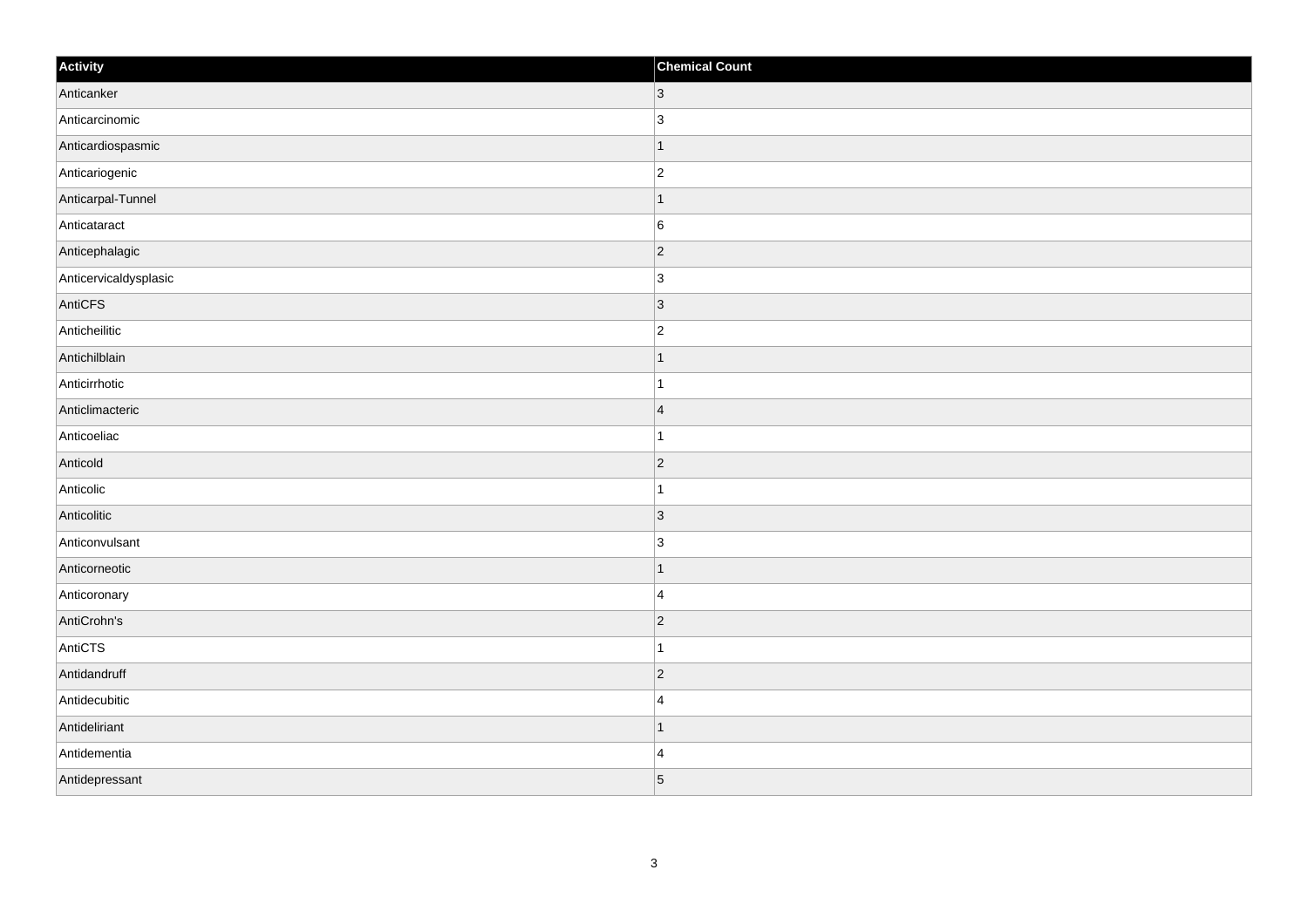| Activity            | <b>Chemical Count</b> |
|---------------------|-----------------------|
| Antidermatitic      | $\mathbf{1}$          |
| Antidermatotic      | $\overline{1}$        |
| Antidiabetic        | $\overline{7}$        |
| Antidiarrheic       | $\mathbf 1$           |
| Antidiscotic        | $\mathbf{1}$          |
| Antidote            | $\mathbf 1$           |
| Antidote (Aluminum) | $\overline{c}$        |
| Antidote (Cadmium)  | $\overline{2}$        |
| Antidote (lodine)   |                       |
| Antidote (Lead)     | 3                     |
| Antidote (Mercury)  | 1                     |
| Antidote (Paraquat) | $\mathbf 1$           |
| Antidysenteric      | $\mathbf 1$           |
| Antidysgeuzic       | $\mathbf 1$           |
| Antidyskinetic      |                       |
| Antidysmenorrheic   | $\vert$ 1             |
| Antidyspeptic       | $\mathbf 1$           |
| Antidysphagic       | $\mathbf 1$           |
| AntiEBV             | 1                     |
| Antieczemic         | $ 2\rangle$           |
| Antiedemic          | 5                     |
| Antiencephalitic    | $ 2\rangle$           |
| Antiencephalopathic | $\overline{c}$        |
| Antiendometriotic   | $\overline{c}$        |
| Antienteritic       | $\overline{1}$        |
| Antienterotic       | $\mathbf{1}$          |
| Antiepileptic       | 5                     |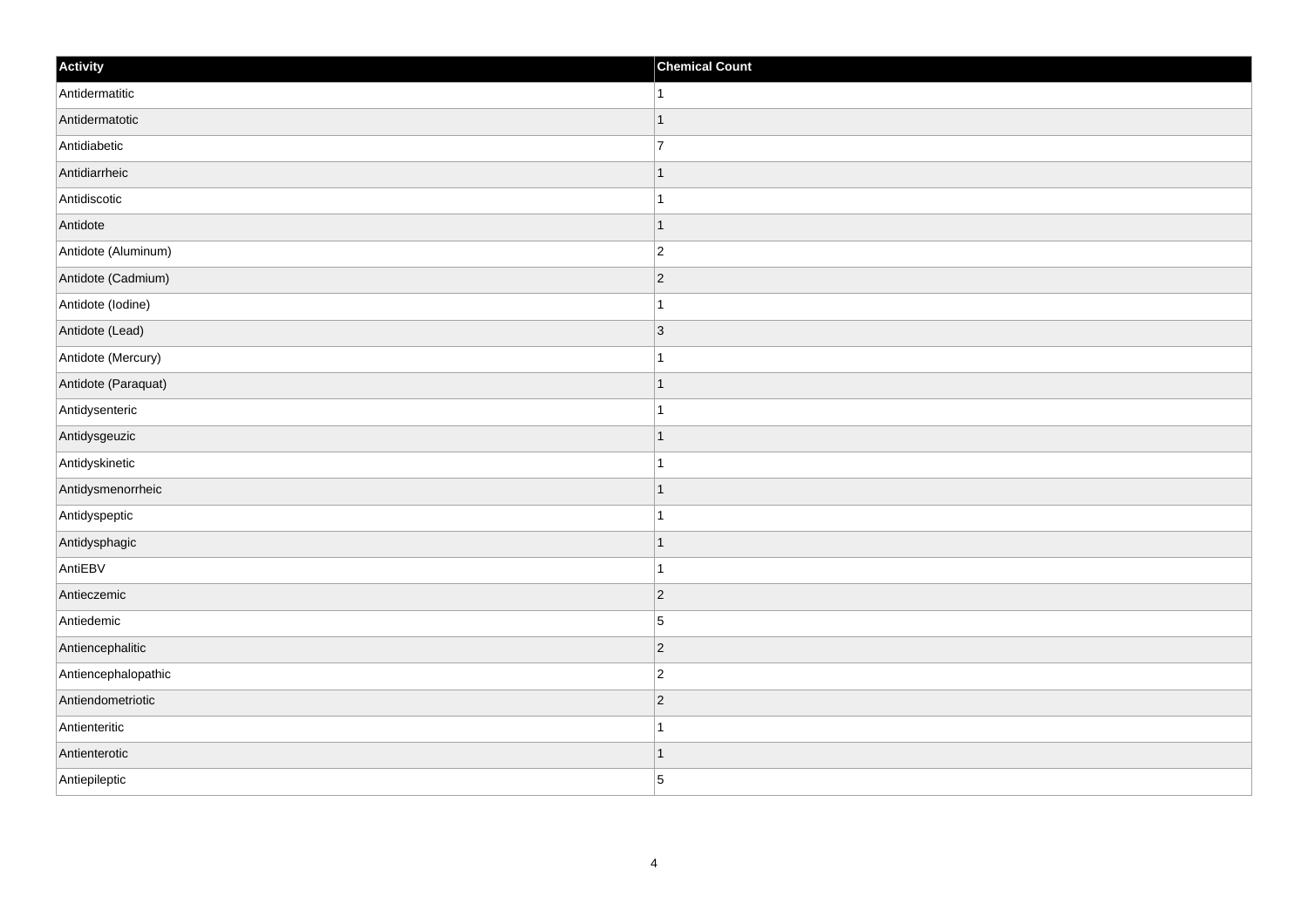| Activity          | <b>Chemical Count</b> |
|-------------------|-----------------------|
| Antiescherichic   | $\vert$ 1             |
| Antiesophagitic   | $\mathbf{1}$          |
| Antifatigue       | $\vert$ 5             |
| Antifeedant       | $\,6$                 |
| Antifibrinolytic  | $\overline{2}$        |
| Antifibromyalgic  |                       |
| Antifibrotic      | $ 3\rangle$           |
| Antiflu           | $\vert$ 5             |
| Antifuruncular    | $\mathbf 1$           |
| Antigallstone     | $\mathbf{1}$          |
| Antigargantitic   | $\mathbf 1$           |
| Antigastric       | 1                     |
| Antigastritic     | $ 2\rangle$           |
| Antigastrotic     | 1                     |
| Antigingivitic    | 3                     |
| Antiglaucomic     | $\overline{2}$        |
| Antiglossitic     | 1                     |
| Antiglutamaergic  | $\overline{1}$        |
| Antiglycosuric    | $\vert$ 1             |
| Antigonadotrophic | 1                     |
| Antigout          | $\overline{1}$        |
| Antihangover      | $\overline{4}$        |
| Antiheartburn     | 1                     |
| Antihemorrhagic   | $\mathbf 1$           |
| Antihemorrhoidal  | $ 2\rangle$           |
| Antihepatitic     | 1                     |
| Antihepatotoxic   | $ 2\rangle$           |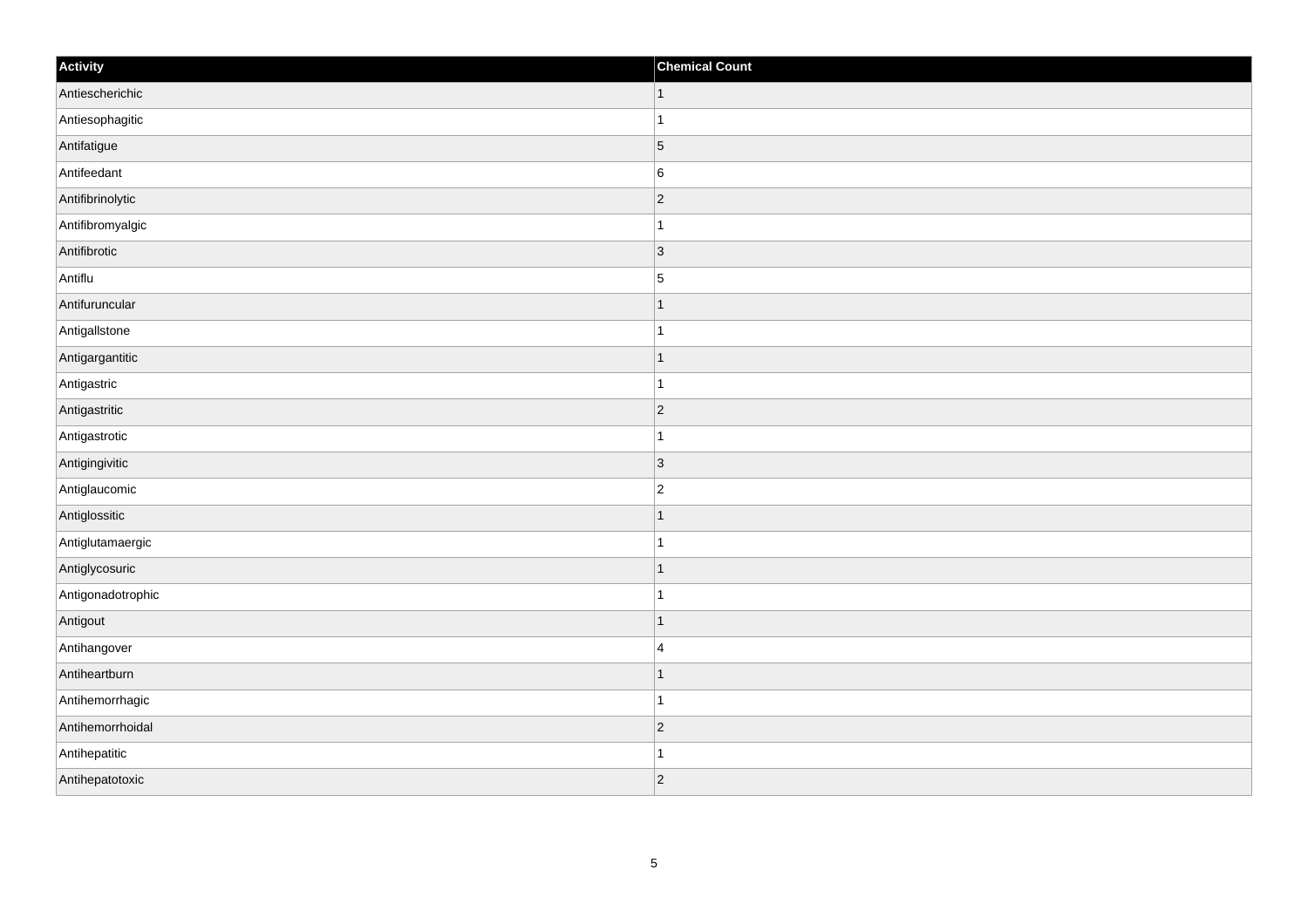| Activity           | <b>Chemical Count</b> |
|--------------------|-----------------------|
| Antiherpetic       | $\overline{4}$        |
| Antiherpetic?      | 1                     |
| Antihistaminic     | $\overline{4}$        |
| AntiHIV            | $\,$ 6 $\,$           |
| Antihydrocoele     | $\mathbf{1}$          |
| Antihyperactivity  | -1                    |
| Antihyperammonemic | $\mathbf 1$           |
| Antihyperglycemic  | $\mathbf 1$           |
| Antihyperkeratotic |                       |
| Antihyperkinetic   | $ 2\rangle$           |
| Antihypertensive   | $\overline{5}$        |
| Antihypoglycemic   | $\mathbf 1$           |
| Antiichythyotic    | $\mathbf{1}$          |
| Antiimpotence      | $\mathbf 1$           |
| Antiincontinence   |                       |
| Antiinfective      | $\overline{1}$        |
| Antiinfertility    | $\overline{2}$        |
| Antiinflammatory   | 12                    |
| Antiinsomniac      | $\overline{3}$        |
| Antiinsomnic       | 1                     |
| Antikeratitic      | 1                     |
| Antikeshan         | $\vert$ 1             |
| Antileishmanic     | $\mathbf{1}$          |
| Antilepric         | $ 2\rangle$           |
| Antileukemic       | $\overline{2}$        |
| Antileukonychic    | 1                     |
| Antileukoplakic    | $\mathbf{1}$          |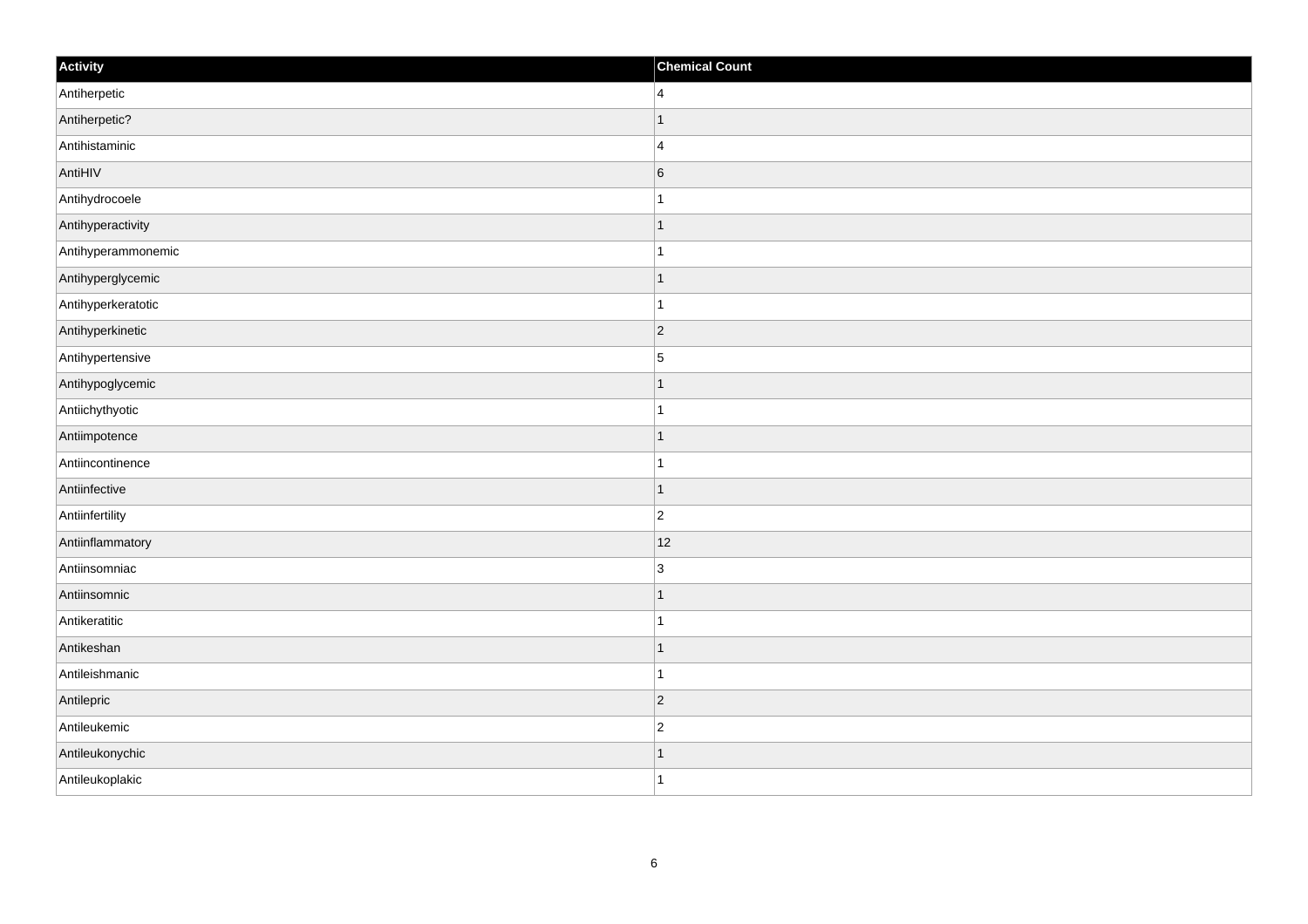| Activity                  | <b>Chemical Count</b>    |
|---------------------------|--------------------------|
| Antileukotriene           | $\vert$ 1                |
| Antilipoperoxidant        |                          |
| Antilithic                | $\overline{5}$           |
| Antilupus                 |                          |
| AntiLyme                  | $\overline{5}$           |
| Antilymphomic             | 3                        |
| Antimaculitic             | $\overline{4}$           |
| Antimalarial              | -1                       |
| Antimange                 |                          |
| Antimastalgic             |                          |
| Antimastitic              | $\mathbf 1$              |
| Antimeasles               |                          |
| Antimelanomic             | -1                       |
| AntiMeniere's             | 1                        |
| Antimenopausal            | $\vert 4 \vert$          |
| Antimenorrhagic           |                          |
| Antimetastatic            | $\vert$ 2                |
| Antimetastatic (Stomach)  |                          |
| Antimigraine              | $\overline{4}$           |
| Antimite                  | -1                       |
| Antimitral-valve-prolapse |                          |
| AntiMRSA                  |                          |
| AntiMS                    | $\overline{2}$           |
| Antimutagenic             | 8                        |
| Antimyalgic               | $\vert$ 1                |
| Antimyocarditic           | -1                       |
| Antinephrolytic           | $\overline{\phantom{a}}$ |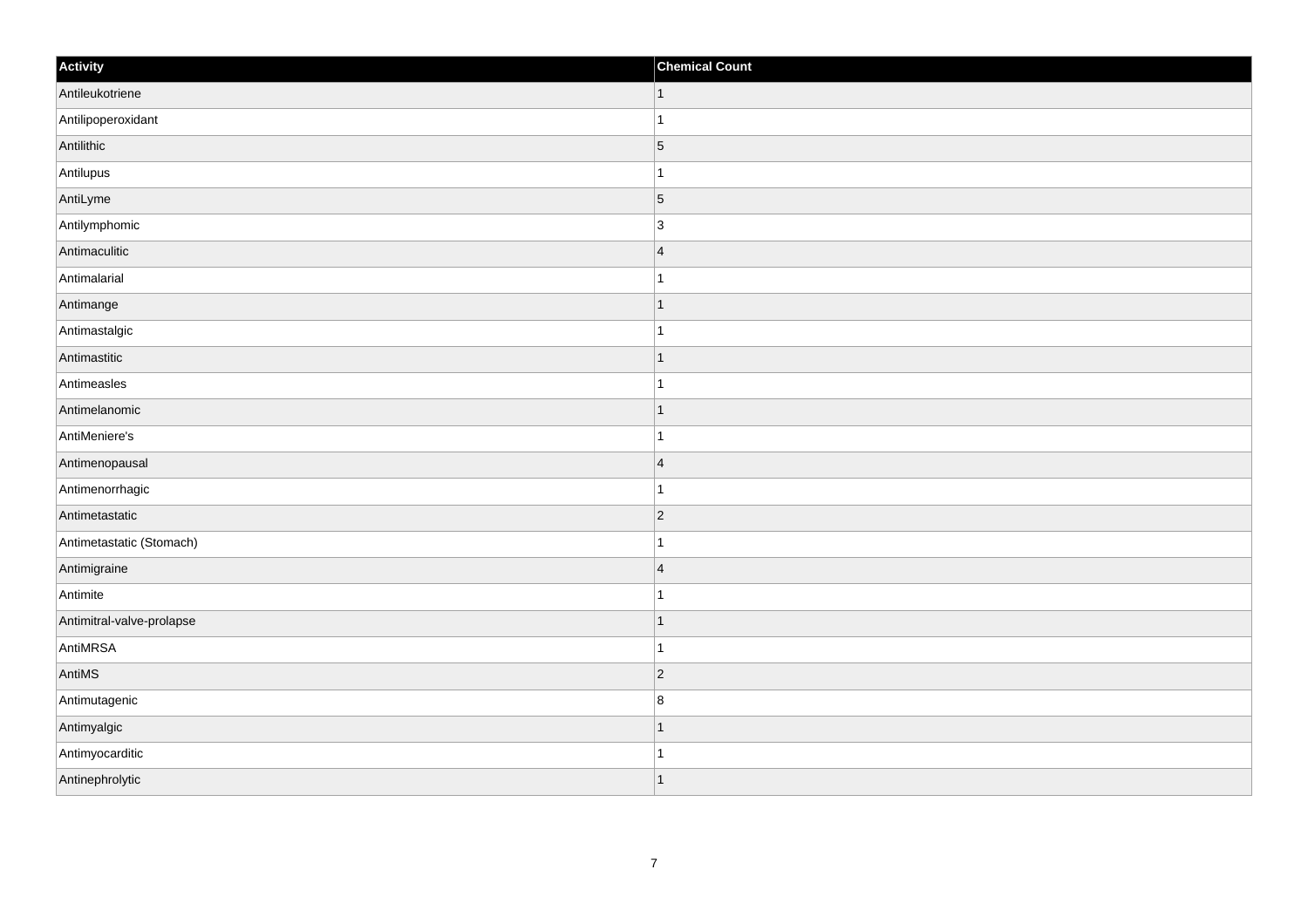| Activity             | <b>Chemical Count</b> |
|----------------------|-----------------------|
| Antinesidioblastosic | $\vert$ 1             |
| Antineuralgic        | $ 2\rangle$           |
| Antineuramidase      | $\mathbf 1$           |
| Antineurasthenic     | $\vert$ 1             |
| Antineuritic         | $\vert$ 1             |
| Antineuropathic      | $ 2\rangle$           |
| Antineurotic         | $\mathbf{1}$          |
| AntiNF-kB            | $\mathbf{1}$          |
| Antinitrosaminic     | $\overline{2}$        |
| Antinitrosic         | $\vert$ 1             |
| Antinociceptive      | $ 2\rangle$           |
| Antinyctalopic       | $\mathbf{1}$          |
| Antiobesity          | $\overline{7}$        |
| Antionychogryphotic  | $\vert$ 1             |
| Antionychyotic       | $\mathbf{1}$          |
| Antiophidic          | $\vert$ 1             |
| Antiorchitic         | $\vert$ 1             |
| Antiosteoarthritic   | $ 2\rangle$           |
| Antiosteoporotic     | 7                     |
| Antiotitic           | $\vert$ 1             |
| Antiototic           | $\vert$ 1             |
| Antioxalate          | $\vert$ 1             |
| Antioxidant          | 15                    |
| Antiozenic           | $\mathbf{1}$          |
| Antipapillomic       | $\vert$ 1             |
| Antiparkinsonian     | $\vert$ 3             |
| Antiparotitic        | $\vert$ 1             |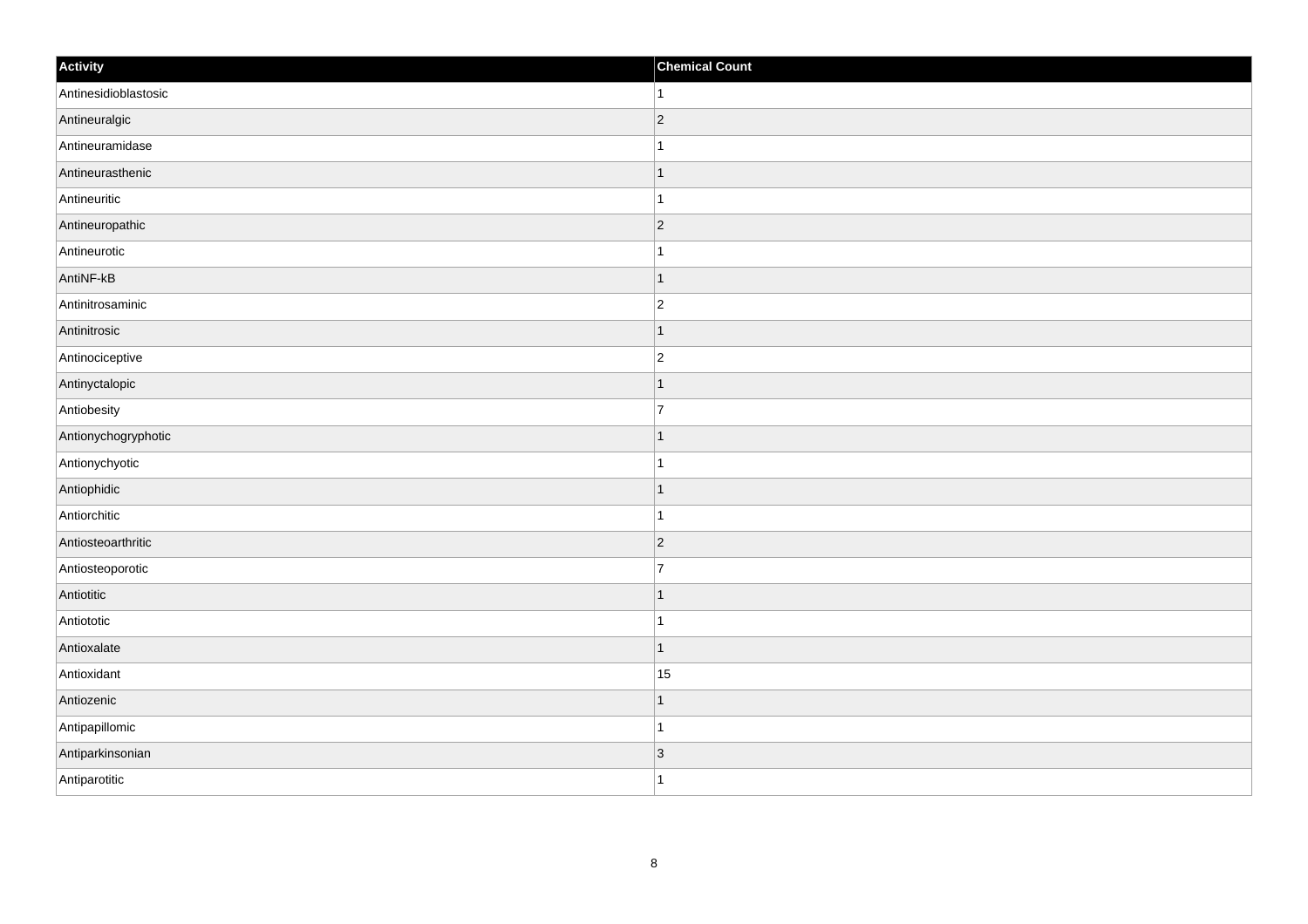| Activity          | <b>Chemical Count</b> |
|-------------------|-----------------------|
| Antipellagric     | $ 2\rangle$           |
| Antiperiodontic   | $\mathbf 1$           |
| Antiperiodontitic | $\overline{4}$        |
| Antiperoxidant    | $\overline{c}$        |
| Antipharyngitic   | $\mathbf 1$           |
| Antiphotophobic   | $\overline{2}$        |
| Antipityriasic    | $\overline{1}$        |
| Antiplaque        | $\overline{3}$        |
| AntiPMS           | $\overline{4}$        |
| Antipneumonic     | $\overline{2}$        |
| Antipodriac       | 1                     |
| Antipolio         | $ 2\rangle$           |
| Antipoliomyelitic | $ 2\rangle$           |
| Antiporphyric     | $\mathbf 1$           |
| Antiprolactin     | $\vert$ 1             |
| Antiproliferant   | $\overline{c}$        |
| Antiprostaglandin | $\mathbf 1$           |
| Antiprostatitic   | $\overline{3}$        |
| Antiproteolytic   | $\vert$ 1             |
| Antipsoriac       | $\mathbf{1}$          |
| Antipyretic       | 1                     |
| Antipyruvetic     | $\mathbf{1}$          |
| Antiradicular     | $\overline{4}$        |
| AntiRaynaud's     | $\overline{3}$        |
| Antiretardation   | $\mathbf{1}$          |
| Antiretinopathic  | 1                     |
| Antiretinotic     | $\vert$ 1             |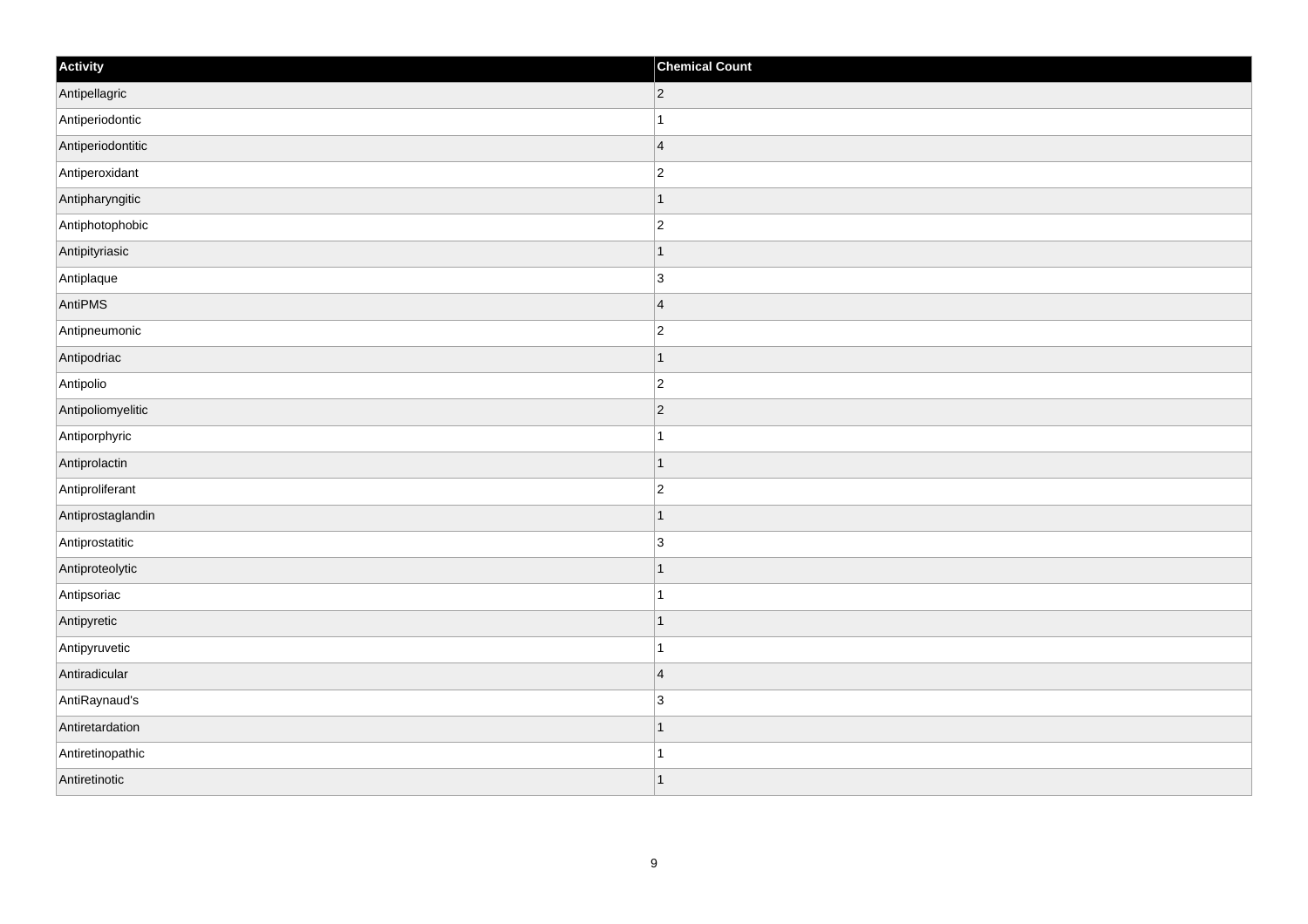| Activity           | <b>Chemical Count</b> |
|--------------------|-----------------------|
| Antirheumatic      | $ 6\rangle$           |
| Antirhinitic       | $ 2\rangle$           |
| Antiscorbutic      |                       |
| Antiscotomic       | $\overline{1}$        |
| Antisecretory      | $\overline{1}$        |
| Antiseptic         | 9                     |
| Antishingles       | $\mathbf{1}$          |
| Antishock          | $\overline{1}$        |
| Antisilicotic      |                       |
| Antisinusitic      | $\vert$ 1             |
| Antispare-Tire     | $\overline{1}$        |
| Antispasmodic      | 7                     |
| Antispasmophilic   | $\mathbf{1}$          |
| Antispastic        | $\vert$ 1             |
| Antistaphylococcic | $ 2\rangle$           |
| Antistomatitic     | $ 2\rangle$           |
| Antistress         | $\overline{4}$        |
| Antistroke         | $ 2\rangle$           |
| Antisyndrome-X     | 6                     |
| Antitic            | 1                     |
| Antitinnitic       | $\mathbf{1}$          |
| Antitonsilitic     | $\vert$ 1             |
| Antitriglyceride   | $ 2\rangle$           |
| Antitumor          | $\bf 8$               |
| Antitumor (brain)  | $\mathbf{1}$          |
| Antitumor (Breast) | 3                     |
| Antitumor (CNS)    | $\overline{1}$        |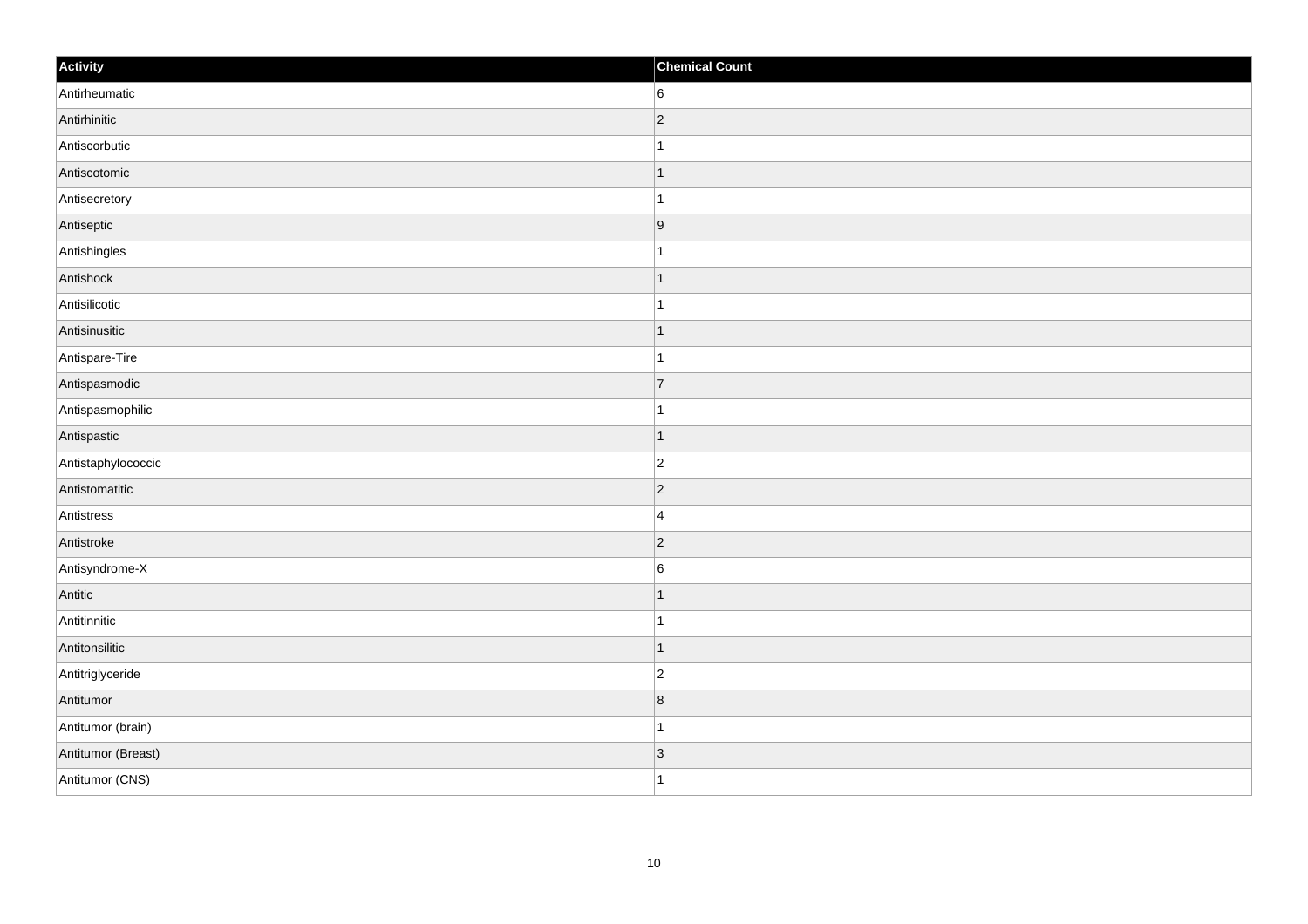| Activity                         | <b>Chemical Count</b> |
|----------------------------------|-----------------------|
| Antitumor (Colon)                | $ 2\rangle$           |
| Antitumor (Gastric)              |                       |
| Antitumor (Lung)                 | $\vert$ 3             |
| Antitumor (Pancreas)             | 1                     |
| Antitumor (Prostate)             | $\vert$ 3             |
| Antitumor (Stomach)              | $\overline{2}$        |
| Antitumor-Promoter               | $ 2\rangle$           |
| Antiulcer                        | 8                     |
| Antiulcerogenic                  |                       |
| Antiurethrotic                   | $\overline{ }$        |
| Antivaginitic                    | $\overline{1}$        |
| Antivertigo                      | $\overline{1}$        |
| Antiviral                        | 11                    |
| Antiviral?                       | $\overline{1}$        |
| Antiwrinkle                      |                       |
| Antixerophthalmic                | 1                     |
| Anxiolytic                       | $\,6\,$               |
| AP-1-Inhibitor                   |                       |
| Aphidifuge                       | $\mathbf{1}$          |
| Apoptotic                        | $\overline{5}$        |
| Asthma-preventive                | $\mathbf 1$           |
| Astringent                       | 3                     |
| Bacteristat                      | $\overline{1}$        |
| Barbituate-Synergist             |                       |
| Beta-Adrenergic Receptor Blocker | $\mathbf{1}$          |
| Beta-Blocker                     | $\overline{2}$        |
| Beta-Glucuronidase-Inhibitor     | $\overline{1}$        |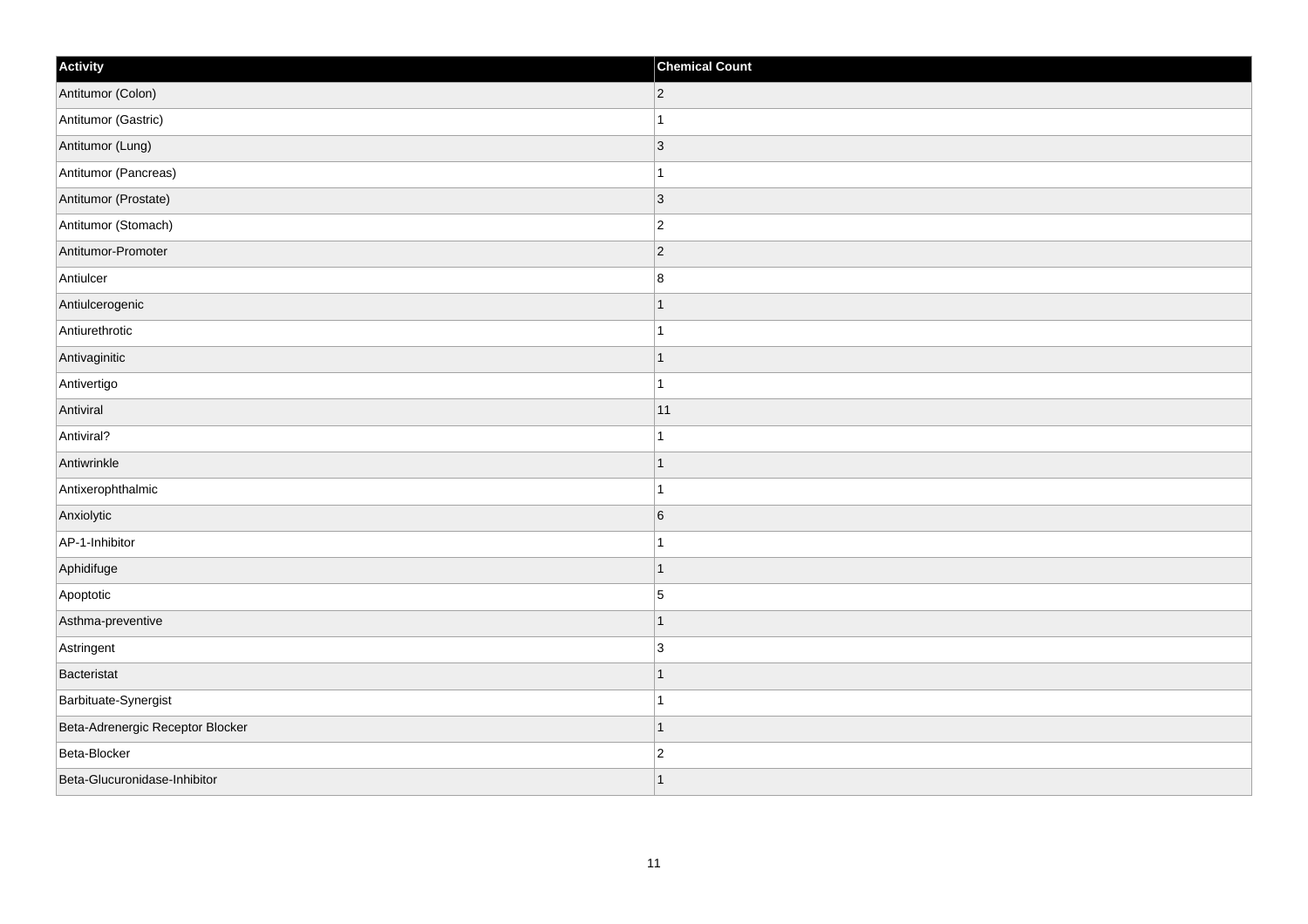| Activity                | <b>Chemical Count</b> |
|-------------------------|-----------------------|
| Bronchodilator          | $\mathbf{1}$          |
| Bronchoprotectant       | $\mathbf{1}$          |
| Bronchorelaxant         | $\mathbf{1}$          |
| Calcium-Antagonist      | $ 2\rangle$           |
| Calcium-Channel-Blocker | $\mathbf{1}$          |
| Cancer-Preventive       | 13                    |
| Candidicide             | $\overline{5}$        |
| Candidistat             | $\overline{2}$        |
| Carcinogenic            | $\overline{2}$        |
| Cardiomyopathogenic     | $\vert$ 1             |
| Cardioprotective        | 8                     |
| Cardiotoxic             | $\mathbf{1}$          |
| Carminative             | $\mathbf{1}$          |
| Chemopreventive         | $ 2\rangle$           |
| Choleretic              | $\vert$ 2             |
| Cholesterolytic         | $\vert$ 1             |
| Circulotonic            | $\mathbf{1}$          |
| <b>CNS-Depressant</b>   | 3                     |
| Cold-preventive         | $\mathbf{1}$          |
| Coleoptophile           | $\mathbf{1}$          |
| Collagenic              | $ 2\rangle$           |
| Colorant                | $\vert$ 1             |
| COMP-Inhibitor          | $\mathbf{1}$          |
| Copper-Antagonist       | $\vert$ 1             |
| Cosmetic                | $\vert$ 2             |
| COX-1-Inhibitor         | $\vert$ 2             |
| COX-2-Inhibitor         | $ 2\rangle$           |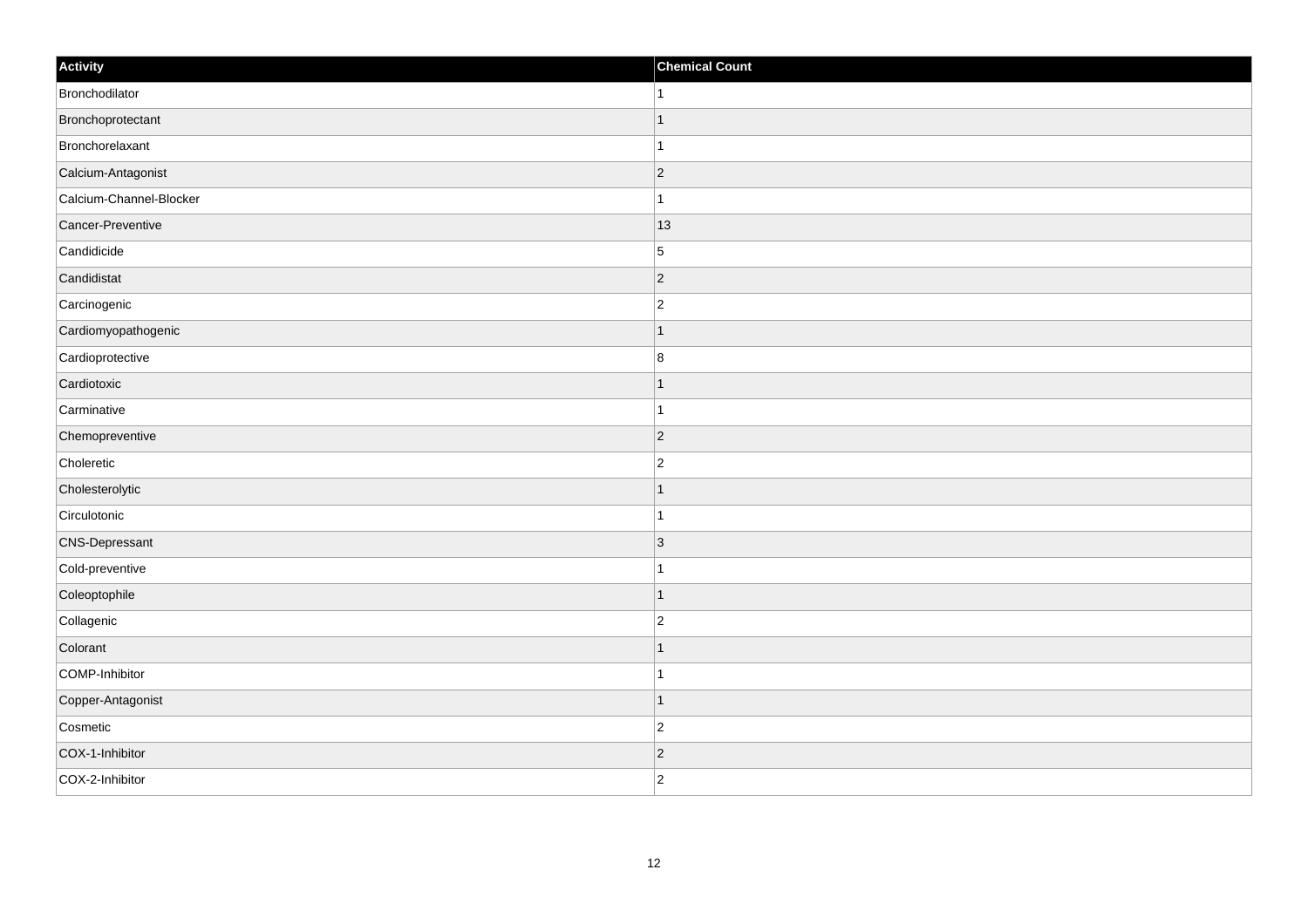| Activity                 | <b>Chemical Count</b>    |
|--------------------------|--------------------------|
| Culicide                 | $\vert$ 1                |
| Cyclooxygenase-Inhibitor |                          |
| Cytotoxic                | $6\overline{6}$          |
| Deodorant                |                          |
| Depressant               |                          |
| Detoxicant               | 3                        |
| Detoxicant (Alcohol)     | -1                       |
| Diuretic                 | $\overline{7}$           |
| Emetic                   | $\vert$ 2                |
| Emollient                |                          |
| Encephalopathic          | $\overline{1}$           |
| Energizer                |                          |
| Enterocontractant        | -1                       |
| Ergogenic                | 1                        |
| Erythrocytogenic         |                          |
| Expectorant              | $\overline{3}$           |
| Fibrinolytic             |                          |
| Fistula-Preventive       | 1                        |
| FLavor                   | $\vert$ 7                |
| Floral-Inhibitor         | -1                       |
| FPTase-Inhibitor         | $\overline{\phantom{a}}$ |
| Fungicide                | $\overline{3}$           |
| Fungiphilic              |                          |
| Fungistat                |                          |
| GABA-nergic              | 1                        |
| Gastroprotective         | $\overline{3}$           |
| Gram(+)icide             | $\overline{\phantom{a}}$ |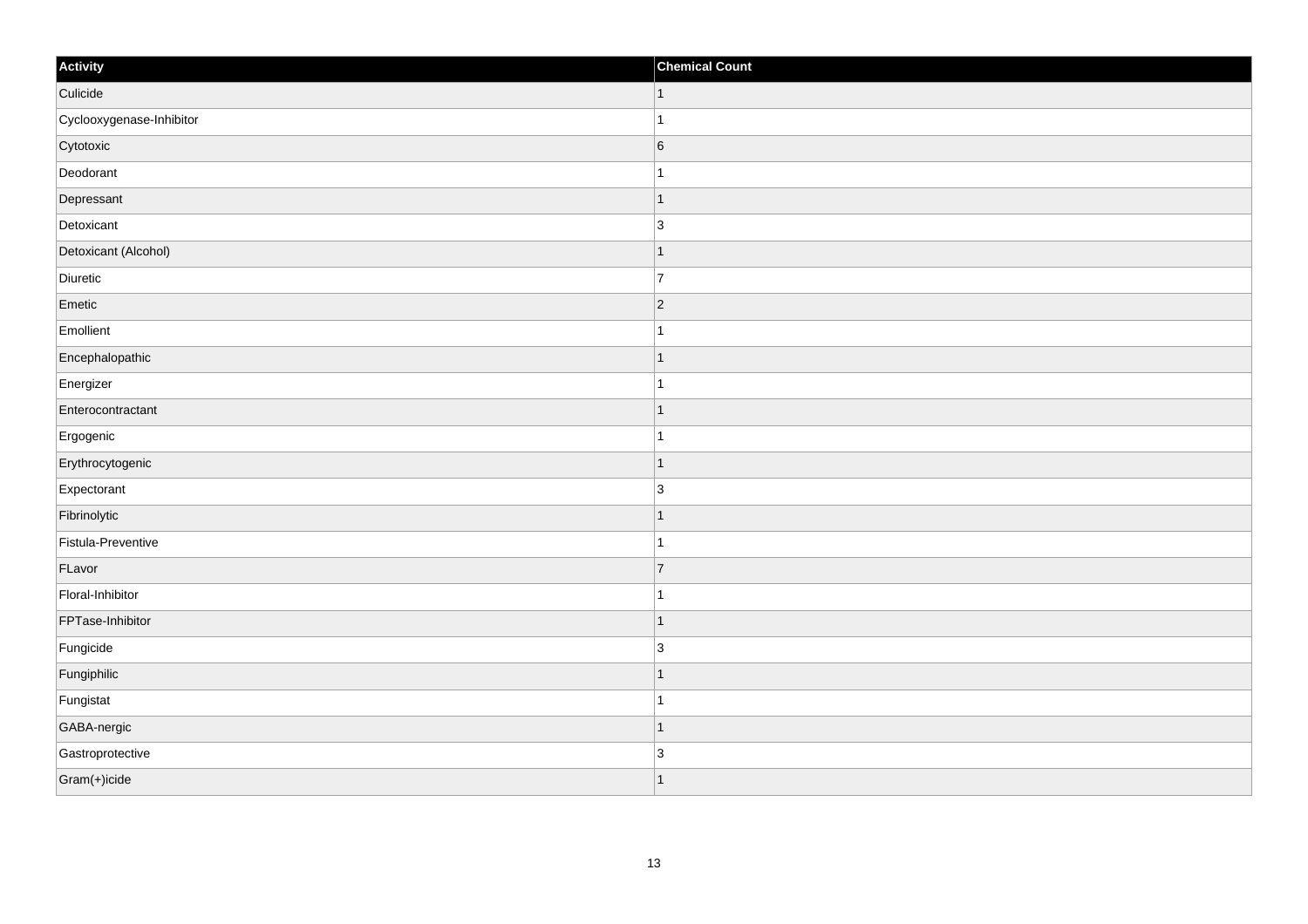| Activity             | <b>Chemical Count</b>   |
|----------------------|-------------------------|
| Gram(-)icide         | 1                       |
| GST-Inducer          |                         |
| Hemolytic            | $\overline{c}$          |
| Hemostat             | $\vert$ 2               |
| Hepatoprotective     | $\overline{4}$          |
| Hepatotoxic          | $\vert$ 2               |
| Herbicide            | $\overline{c}$          |
| Histaminic           |                         |
| Hypercholesterolemic | $\overline{3}$          |
| Hypertensive         | 1                       |
| Hypnotic             | 1                       |
| Hypocholesterolemic  | $\overline{7}$          |
| Hypoglycemic         | $\overline{5}$          |
| Hypolipemic          |                         |
| Hypolipidemic        | 1                       |
| Hypotensive          | $\overline{\mathbf{8}}$ |
| Hypothermic          |                         |
| Hypouricemic         |                         |
| Immunomodulator      | $\overline{7}$          |
| Immunostimulant      | $\overline{7}$          |
| Immunosuppressant    | $\overline{2}$          |
| Insecticide          | $\vert 3 \vert$         |
| Insectifuge          | $\,6$                   |
| Insectiphile         |                         |
| Insulin-Sparing      | -1                      |
| Insulinogenic        | $\vert 3 \vert$         |
| Interferon-Synergist | 1                       |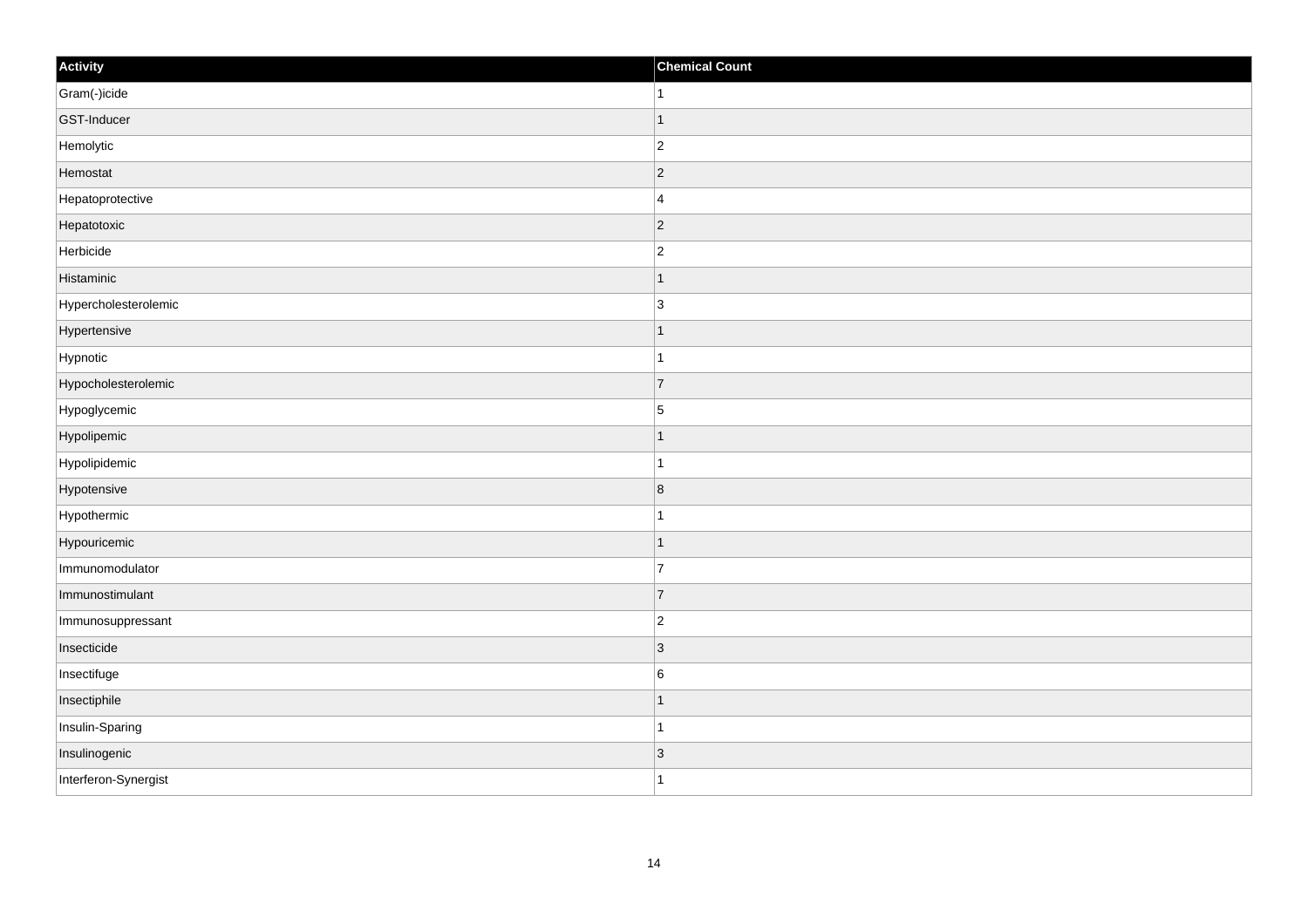| Activity                | <b>Chemical Count</b> |
|-------------------------|-----------------------|
| Interferonogenic        | $\vert$ 1             |
| Interleukin-6-Inhibitor | $\mathbf{1}$          |
| Irritant                | $\vert$ 4             |
| Larvicide               | $\overline{c}$        |
| Larvistat               | $\overline{1}$        |
| Laxative                | 3                     |
| Leptingenic             | $\mathbf{1}$          |
| Lipolytic               | $\mathbf{1}$          |
| Lipoxygenase-Inhibitor  | $\overline{1}$        |
| Lithogenic              | $\mathbf{1}$          |
| Litholytic              | $\mathbf{1}$          |
| Lubricant               | 3                     |
| Memorigenic             | $\vert$ 1             |
| Mineral-Corticoid       | $ 2\rangle$           |
| Mosquitocide            | $\overline{1}$        |
| Mosquitofuge            | $\mathbf{1}$          |
| Motor-Depressant        | $\overline{1}$        |
| Mucogenic               | $\overline{2}$        |
| Mucolytic               | $\vert$ 1             |
| Mutagenic               | $\mathbf{1}$          |
| Myorelaxant             | $ 3\rangle$           |
| Nematicide              | $\overline{4}$        |
| Nephrotoxic             | $\mathbf{1}$          |
| Neuroprotective         | $\mathbf{1}$          |
| Neurotoxic              | $\vert$ 1             |
| Neurotransmitter        | $\mathbf{1}$          |
| NF-kB-Inhibitor         | $ 2\rangle$           |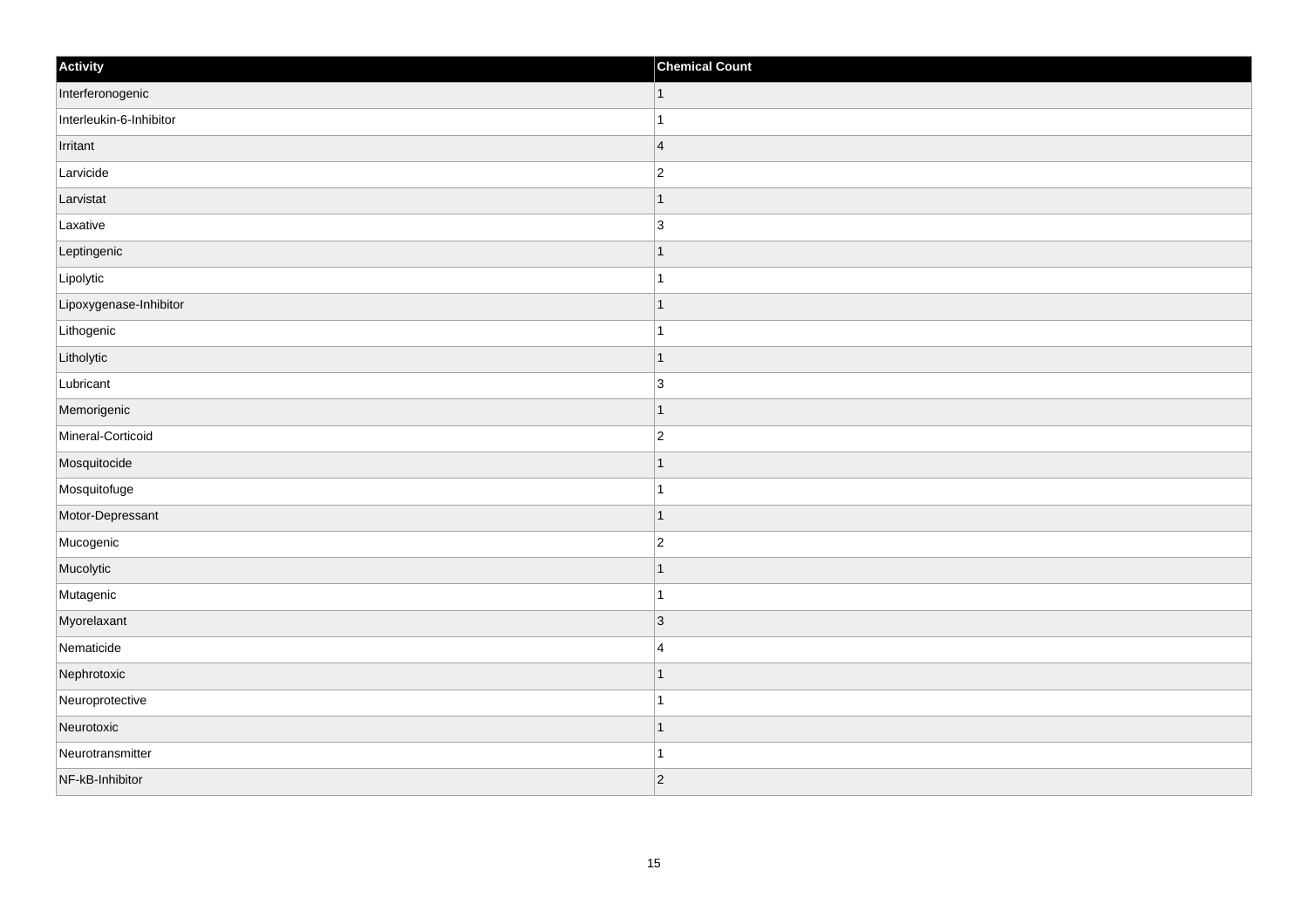| Activity                          | <b>Chemical Count</b> |
|-----------------------------------|-----------------------|
| NO-Genic                          | $\mathbf{1}$          |
| NO-Inhibitor                      | $\overline{1}$        |
| Ornithine-Decarboxylase-Inhibitor | $\overline{c}$        |
| Osteogenic                        | $\mathbf 1$           |
| Oxidase-Inhibitor                 | $\mathbf{1}$          |
| Ozone-Scavenger                   |                       |
| P450-2B1-Inhibitor                |                       |
| P450-Inducer                      |                       |
| Paramecicide                      |                       |
| Perfumery                         | $\overline{4}$        |
| Peristaltic                       | $\mathbf 1$           |
| Pesticide                         | 17                    |
| Phagocytotic                      | 1                     |
| Photosensitizer                   |                       |
| Polyamine-Synthesis-Inhibitor     |                       |
| Poultice                          | $\mathbf{1}$          |
| Prooxidant                        | $\overline{3}$        |
| Propecic                          | $\overline{2}$        |
| Prostaglandin-Sparer              | $\mathbf 1$           |
| Prostaglandin-Synthesis-Inhibitor |                       |
| Protein-Kinase-C-Inhibitor        | -1                    |
| Protisticide                      |                       |
| Quinone-Reductase-Inducer         | 1                     |
| Rodenticide                       | $\mathbf 1$           |
| Sedative                          | $\overline{4}$        |
| Serotoninergic                    | 1                     |
| Soap                              | $\mathbf{1}$          |